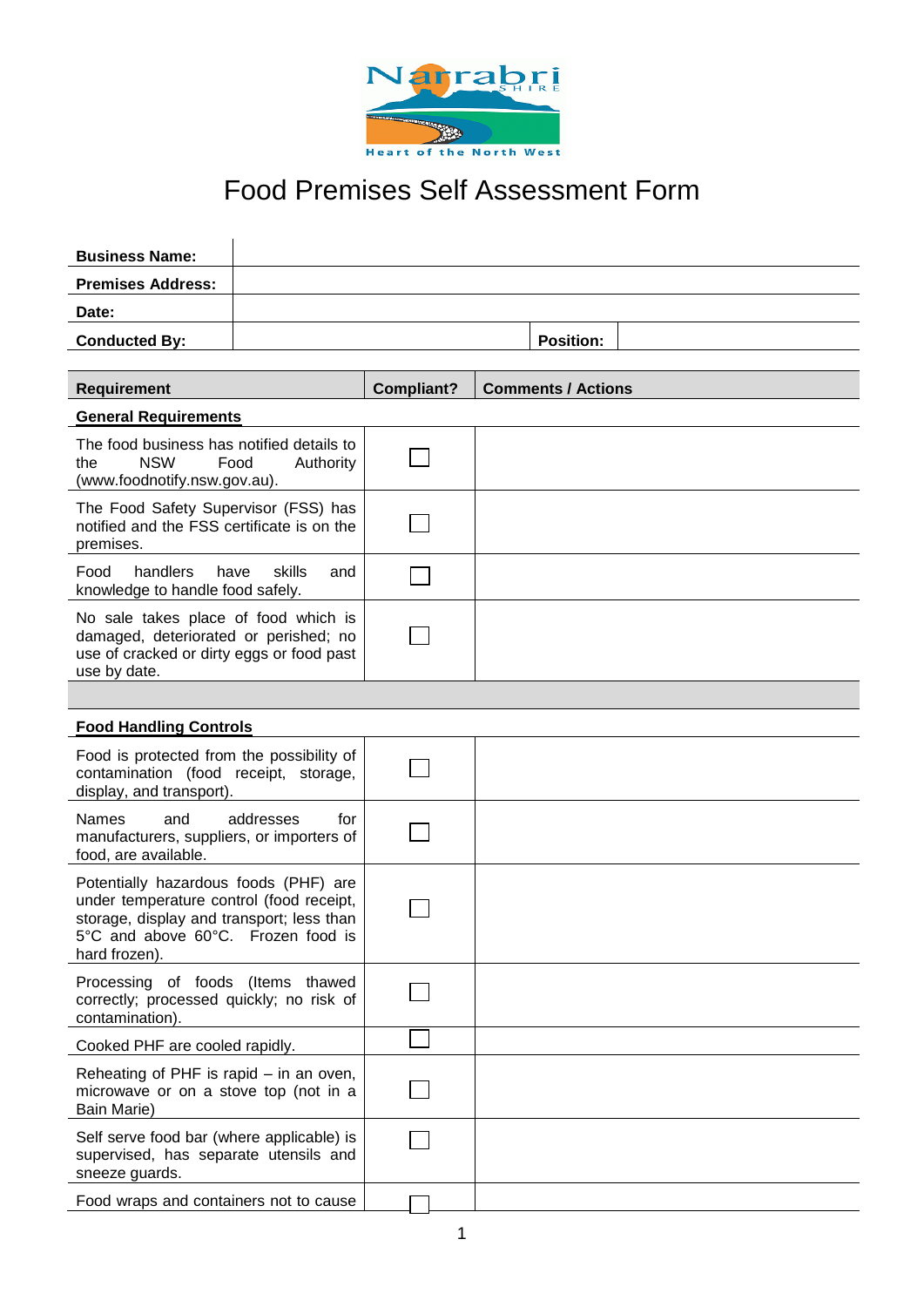| <b>Requirement</b>                                                  | Compliant? | <b>Comments / Actions</b> |
|---------------------------------------------------------------------|------------|---------------------------|
| contamination.                                                      |            |                           |
| Food for disposal is identified and<br>separated from normal stock. |            |                           |

| <b>Health and Hygiene</b>                                                                                                                                                  |  |
|----------------------------------------------------------------------------------------------------------------------------------------------------------------------------|--|
| Food handlers wash and dry hands<br>thoroughly using hand wash facilities.                                                                                                 |  |
| handlers<br>Food<br>avoid<br>unnecessary<br>contact with ready to eat food.                                                                                                |  |
| Contact with food preparation surfaces<br>and ready to eat foods is undertaken<br>with utensils, gloved hands, and / or<br>food wraps.                                     |  |
| Food handlers don't spit or smoke in<br>food handling areas or eat over exposed<br>food or food contact surfaces.                                                          |  |
| Food handlers have clean clothing and<br>waterproof covering on bandages.                                                                                                  |  |
| Food handlers wash hands before<br>commencing / recommencing work and<br>using the toilet,<br>after<br>coughing,<br>sneezing, smoking, handling raw meat,<br>and cleaning. |  |
| Food handlers do not handle food if ill<br>(e.g. vomiting, gastro, etc).                                                                                                   |  |
| Hand washing facilities are easily<br>accessible and only used for the<br>washing of hands, arms, and face.                                                                |  |
| Hand washing facilities have warm<br>running water through a single spout,<br>single use towels (or air dryer) and<br>soap.                                                |  |

| <b>Cleaning and Sanitising</b>                                                                                                                                                              |  |  |
|---------------------------------------------------------------------------------------------------------------------------------------------------------------------------------------------|--|--|
| Premises,<br>fixtures,<br>fittings,<br>and<br>equipment maintained to an appropriate<br>standard of cleanliness.                                                                            |  |  |
| Food contact surfaces, eating and<br>drinking utensils are in a clean and<br>sanitary condition with an appropriate<br>sanitising method in use (e.g. chemical<br>sanitiser or dishwasher). |  |  |

| <b>Miscellaneous</b>                                                                                                                |  |
|-------------------------------------------------------------------------------------------------------------------------------------|--|
| An accurate temperature measuring<br>device readily accessible (e.g. digital<br>probe thermometer) accurate to $\pm 1^{\circ}C$     |  |
| Single use items are protected from<br>contamination and not reused (e.g.<br>drinking<br>disposable<br>straws.<br>and<br>utensils). |  |